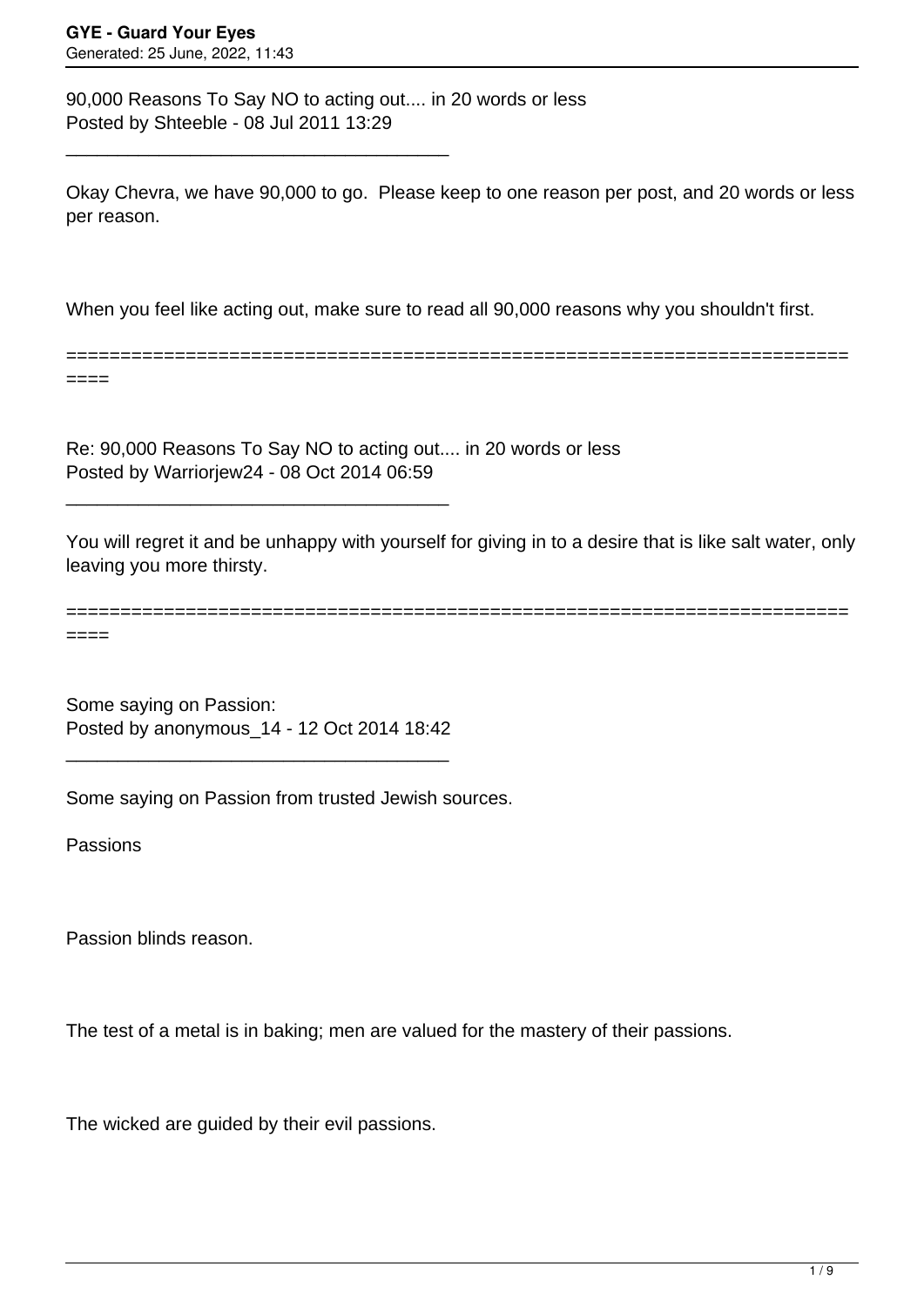The just lament not having performed good deeds, the wicked suffer if they fail to satisfy their passions.

Passion harbors only forbidden desires

I have been sold as a slave among slaves, but nothing in the world has broken me as much as my own passion.

The beginning of the passion is sweet, but its end is bitter.

To prolong one's life one should attenuate his passions

What should a man do to die? Surrender to vice and lust. What should he do to live? Die to all his passions.

The greater the man the greater his passions.

Passion seduces a man in this world, and testifies against him in the future world.

The wicked are subject to their passions; the righteous dominate and control them.

Every man is the slave to his passions.

In the beginning, the passions are as travelers carrying out a brief stay with us; then they are guests who visit us daily and ultimately they become absolute masters of our will.

========================================================================

 $====$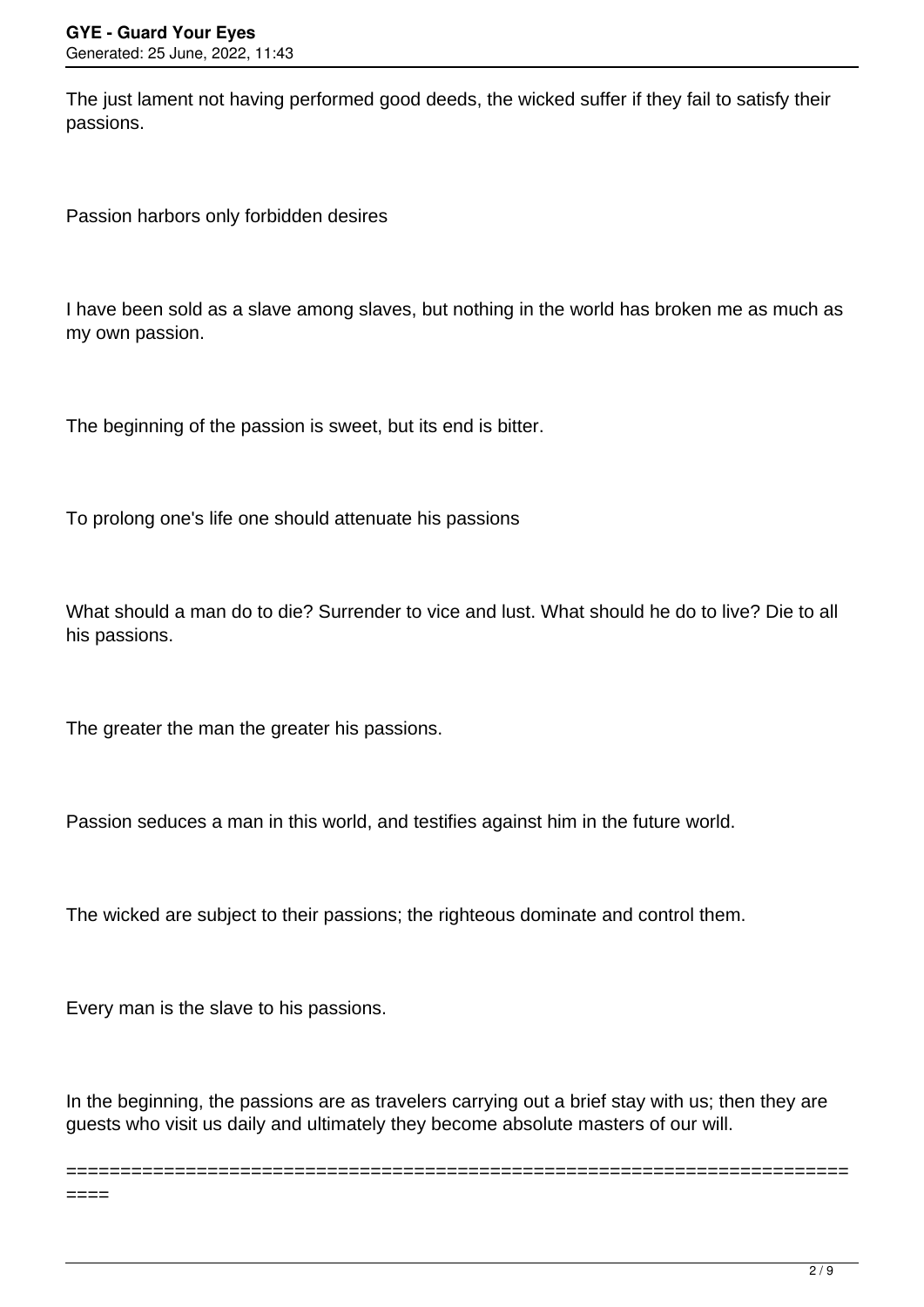Re: 90,000 Reasons To Say NO to acting out.... in 20 words or less Posted by nabill - 13 Oct 2014 00:24

Because it suks

====

========================================================================

Re: 90,000 Reasons To Say NO to acting out.... in 20 words or less Posted by cordnoy - 20 Oct 2014 17:27

Not sure if were up to 90,000 yet, but there sure is a heck of a lot!

imagine if this thread would be the inverse.

\_\_\_\_\_\_\_\_\_\_\_\_\_\_\_\_\_\_\_\_\_\_\_\_\_\_\_\_\_\_\_\_\_\_\_\_\_

\_\_\_\_\_\_\_\_\_\_\_\_\_\_\_\_\_\_\_\_\_\_\_\_\_\_\_\_\_\_\_\_\_\_\_\_\_

What are the reasons to act out?

I can think of only two and they are basically the same...."I want to," "it's enjoyable."

90,000 on one side, and two on the other...hhmmmmm....

If only we would be able to think durin' our throes of lust......

\_\_\_\_\_\_\_\_\_\_\_\_\_\_\_\_\_\_\_\_\_\_\_\_\_\_\_\_\_\_\_\_\_\_\_\_\_

======================================================================== ====

Re: 90,000 Reasons To Say NO to acting out.... in 20 words or less Posted by inastruggle - 20 Oct 2014 21:27

Wrong thread.

[guardyoureyes.com/forum/1-Break-Free/202372-90000-reasons-to-say-YES-to-acting-out](https://guardyoureyes.com/forum/1-Break-Free/202372-90000-reasons-to-say-YES-to-acting-out)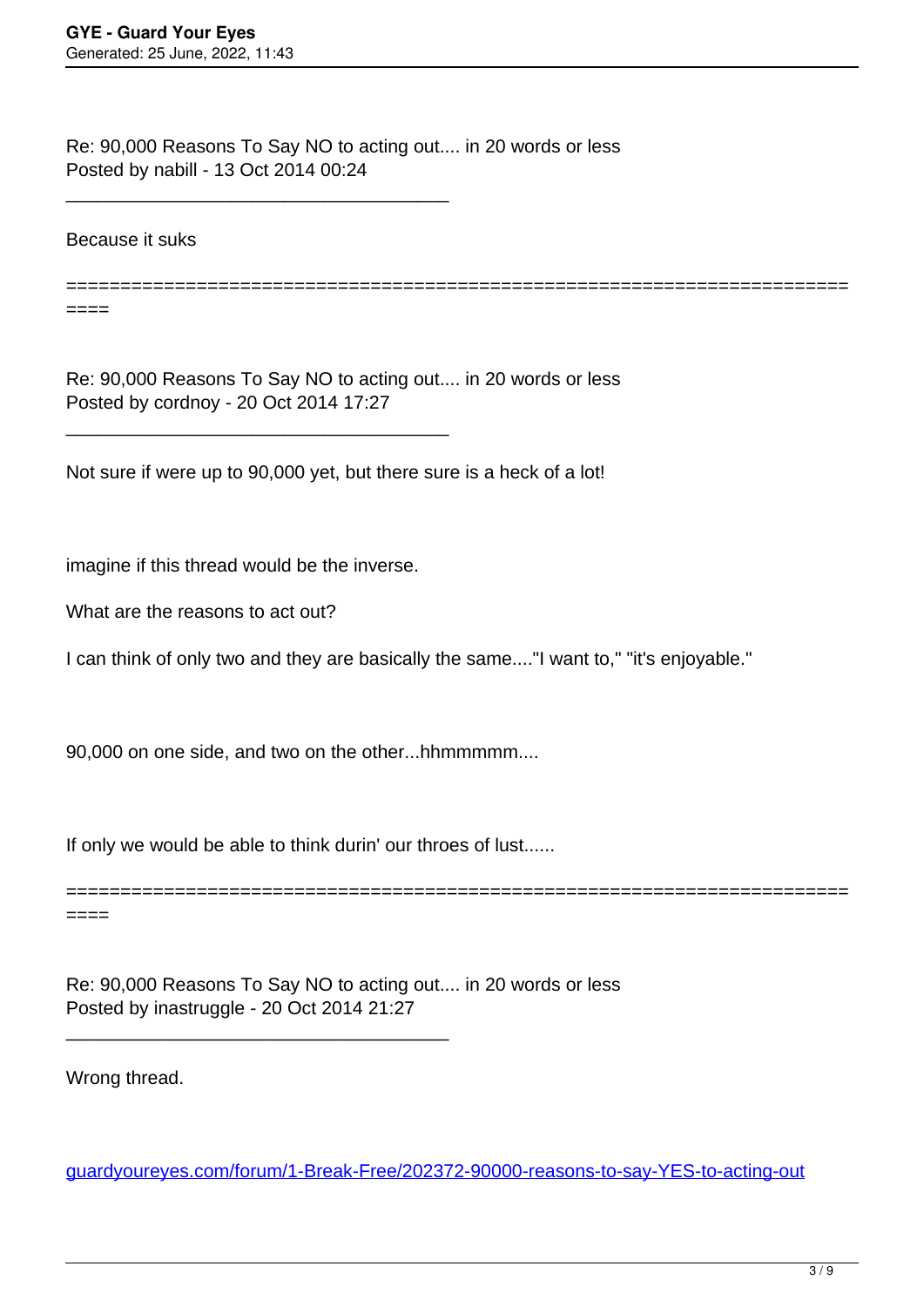====

Re: 90,000 Reasons To Say NO to acting out.... in 20 words or less Posted by cordnoy - 20 Oct 2014 21:43

nice...forgot about that one.

\_\_\_\_\_\_\_\_\_\_\_\_\_\_\_\_\_\_\_\_\_\_\_\_\_\_\_\_\_\_\_\_\_\_\_\_\_

\_\_\_\_\_\_\_\_\_\_\_\_\_\_\_\_\_\_\_\_\_\_\_\_\_\_\_\_\_\_\_\_\_\_\_\_\_

========================================================================

========================================================================

====

Re: 90,000 Reasons To Say NO to acting out.... in 20 words or less Posted by yiraishamaim - 08 Feb 2015 16:44

I really like the topic, too bad this subject has not been visited upon for a while.

An emotional draw like lust needs an emotional counter force. Please bear with me. The following is tough to do but eternally worthwhile. Picture a pool of excrement- in liquid- smell the stench- picture yourself bathing in it.

Do this for at least 30 seconds.

Good, Now every time the "tingle" comes your way -remember that acting out is worse than bathing in that.

After only a moment of success(by pausing and not acting out) picture that the creator, sustainor and supervisor of the entire cosmos is proud of you!!!

**Hashem** knows your struggle and knows full well how to reward you.

Hatzlocho Rabo

======================================================================== ====

Re: 90,000 Reasons To Say NO to acting out.... in 20 words or less Posted by long breaths long days - 16 Mar 2015 16:41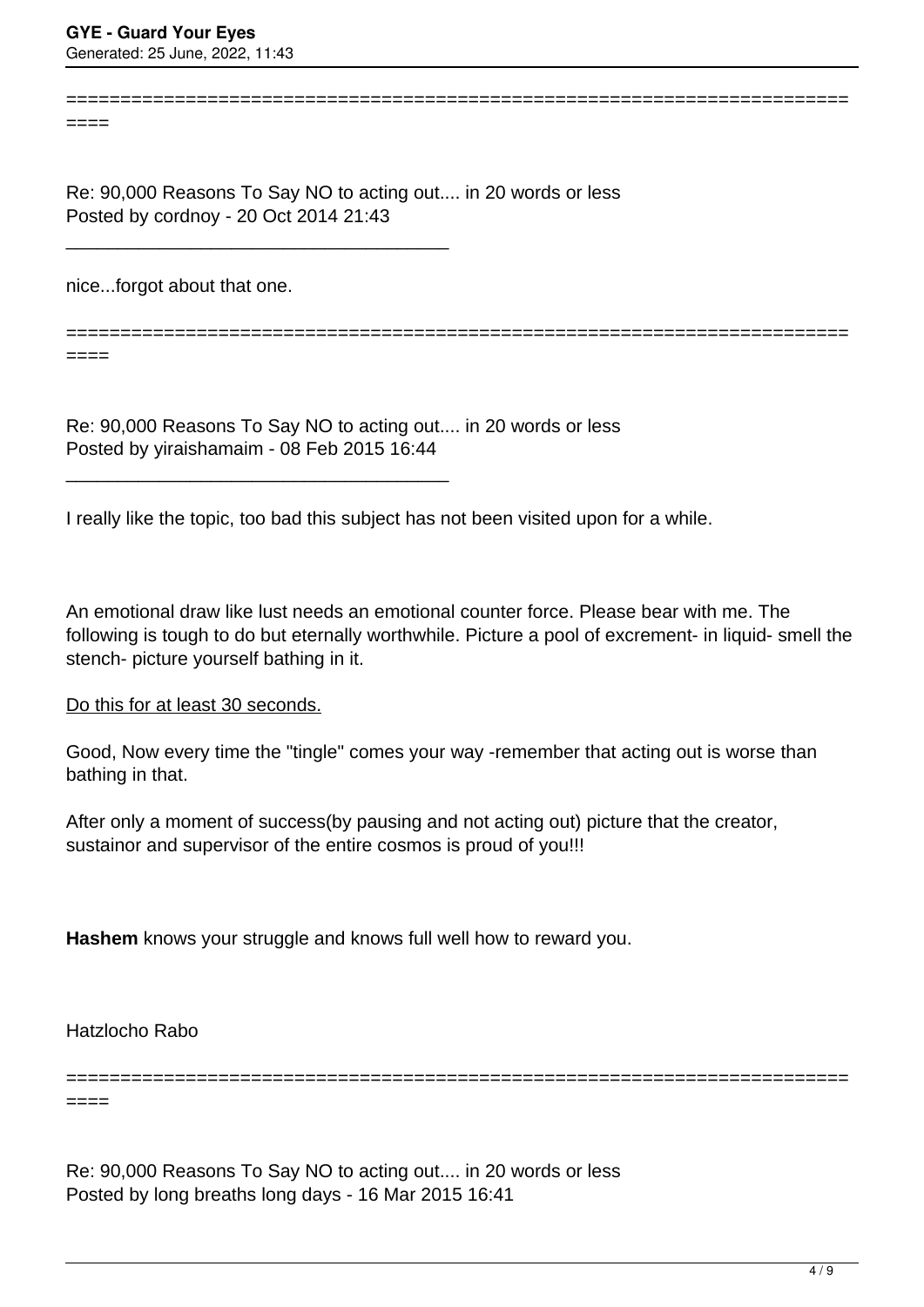\_\_\_\_\_\_\_\_\_\_\_\_\_\_\_\_\_\_\_\_\_\_\_\_\_\_\_\_\_\_\_\_\_\_\_\_\_

Acting out saps testosterone right out. You need that stuff to get strong. It takes a while to come back, too.

| _____<br>_____ |  |  |  |
|----------------|--|--|--|
|                |  |  |  |

Re: 90,000 Reasons To Say NO to acting out.... in 20 words or less Posted by cordnoy - 16 Mar 2015 20:19

21

====

========================================================================

It ruins character Posted by anonymous\_14 - 25 Mar 2015 00:53

\_\_\_\_\_\_\_\_\_\_\_\_\_\_\_\_\_\_\_\_\_\_\_\_\_\_\_\_\_\_\_\_\_\_\_\_\_

\_\_\_\_\_\_\_\_\_\_\_\_\_\_\_\_\_\_\_\_\_\_\_\_\_\_\_\_\_\_\_\_\_\_\_\_\_

R Yisrael Salanter

"Man has the ability to have mastery over his nature.…Through Mussar study and force of habit, a person can transform himself."

What this means is that you cannot say about a bad habit that this is who you are, it is a shame and that's it. Here you have a true statement that any bad trait you have can be mastered and transformed into something good.

Character traits

When you stop lust you improve your character traits. Your positive character traits become stronger, your negative traits get easier to correct. With this your entire life becomes better as you can do more, have more satisfaction. You are much more respected and admired.

One the other hand lust brings down all your traits and weakens you. If you were courageous once you find yourself doing cowardly things. If you were lazy you would be even lazier. Having weakened traits renders you a lesser person in every respect. You are wasting the best part of yourself. But the stupidest thing of all is that you are doing so over nothing.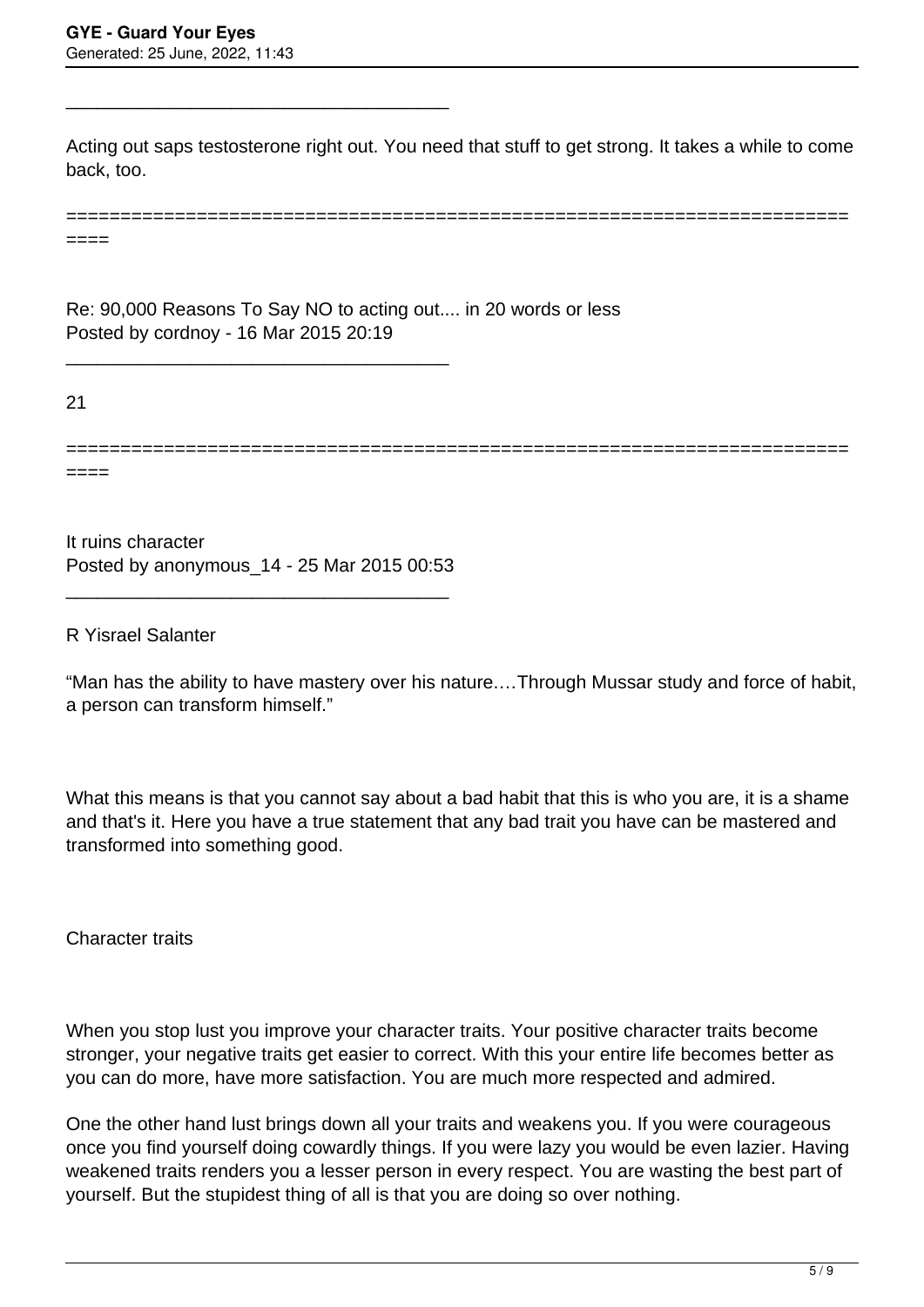====

Over nothing? Yes because when it comes down to it we are creatures of habit, you have formed a bad habit that is bringing you down, you should form good habits that don't. Once you are used to something, you find yourself liking it. Once you like it you will want to continue.

When you stop lust, you will gain immensely in pleasure. Not the minute, miniscule pleasure that last brings. But the immense pleasure of preserving and developing your best self. Of being the best you can possibly be instead of wasting it all over a silly nothing. The pleasure of knowing that you will not fail. The raise in self esteem, self respect in doing all those things you know excel in.

When you continue to lust, you have pain of knowing you are wasting your better self. The pain of knowing for sure that there many things you should be doing, can be doing, but are unable to due to your weakness in character. It is a source of pain and regret to waste one day and then another while worsening your character traits each time.

If you say, "I have tried, I cannot stop. Whatever you say to me is irrelevant." I would tell you to do the following exercise. Sit down and answer the questions... Do I really want to continue doing this for the rest of my life? How is this ever going to change? What can I do to stop this? The next step is to say this to G-d in form a prayer.

If you get over your lust you will be doing the right thing. With improved character you can meet your responsibilities and challenges much better because you have your better self to work with. You will feel better about yourself. You will also be able to be better for your loved ones and everything in your life will improve.

It is wrong to continue down this path. It is wrong because you have a duty to yourself to not waste your life. To not invite regret and failure. You have a responsibility to your loved ones that you have to try to fulfill and lust is only stopping you.

Don't forget that lust is but a bad habit. From your perspective it is more. Perhaps you see it as unescapable, something incredibly difficult to stop, something that has gotten the better of you, I am so sorry that you do. Every addiction school says the same thing, only with G-d's help can you stop this. With G-d's help there is nothing that you can't beat because G-d is above everything. You can be sure it is worth stopping.

========================================================================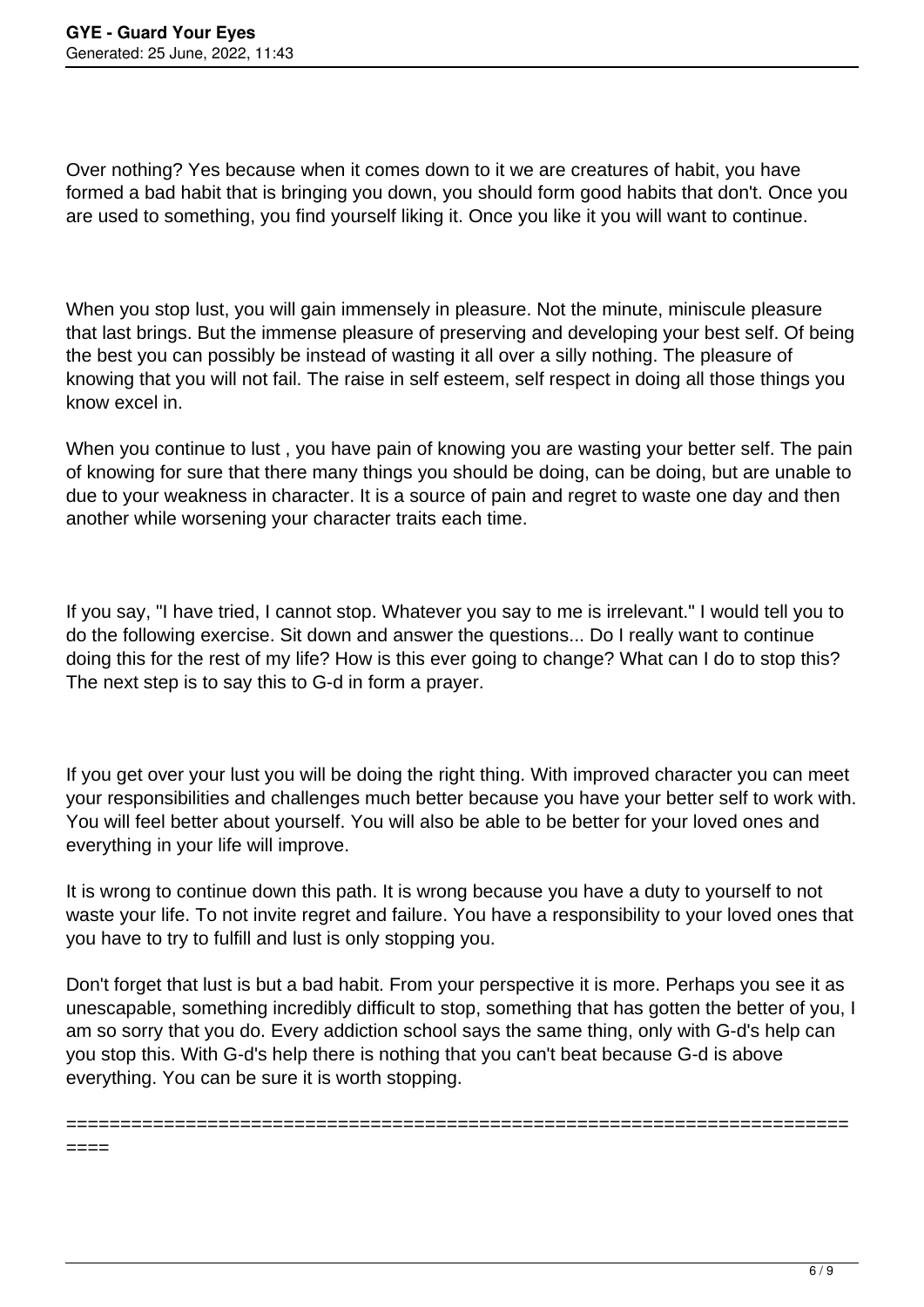Re: It ruins character Posted by Dov - 25 Mar 2015 03:13

\_\_\_\_\_\_\_\_\_\_\_\_\_\_\_\_\_\_\_\_\_\_\_\_\_\_\_\_\_\_\_\_\_\_\_\_\_

[anonymous\\_14 wrote](/forum/id-251182)**:**

You can be sure it is worth stopping.

I stopped, too.

Hundreds of times.

With mikvah and R Nachmans tikun klali and with the kitzur's yesod yosef, and with the arizal's mikvah and with many other things helping me all the way, I stopped hundreds of times.

I loved stopping! There is nothing quite like it. I am serious.

There is no high like 'doing Teshuvah', 'finally stopping', and being accepted back. They are very tempting. And I kept porning and masturbating myself while my marriage, job, and fatherhood were all becoming shams and slowly falling apart.

Only until I was ready to face the fact that I was ill and that I could not solve this problem on my own, was I really ready to start depending on G-d's help. I needed to walk into SA meetings without a bag on my head, with my yarmulkeh and Jewish real name, and admit the whole truth about myself and keep admitting it and work their program openly and honestly...and I am still doing that today and sober for 18 years, and life is good.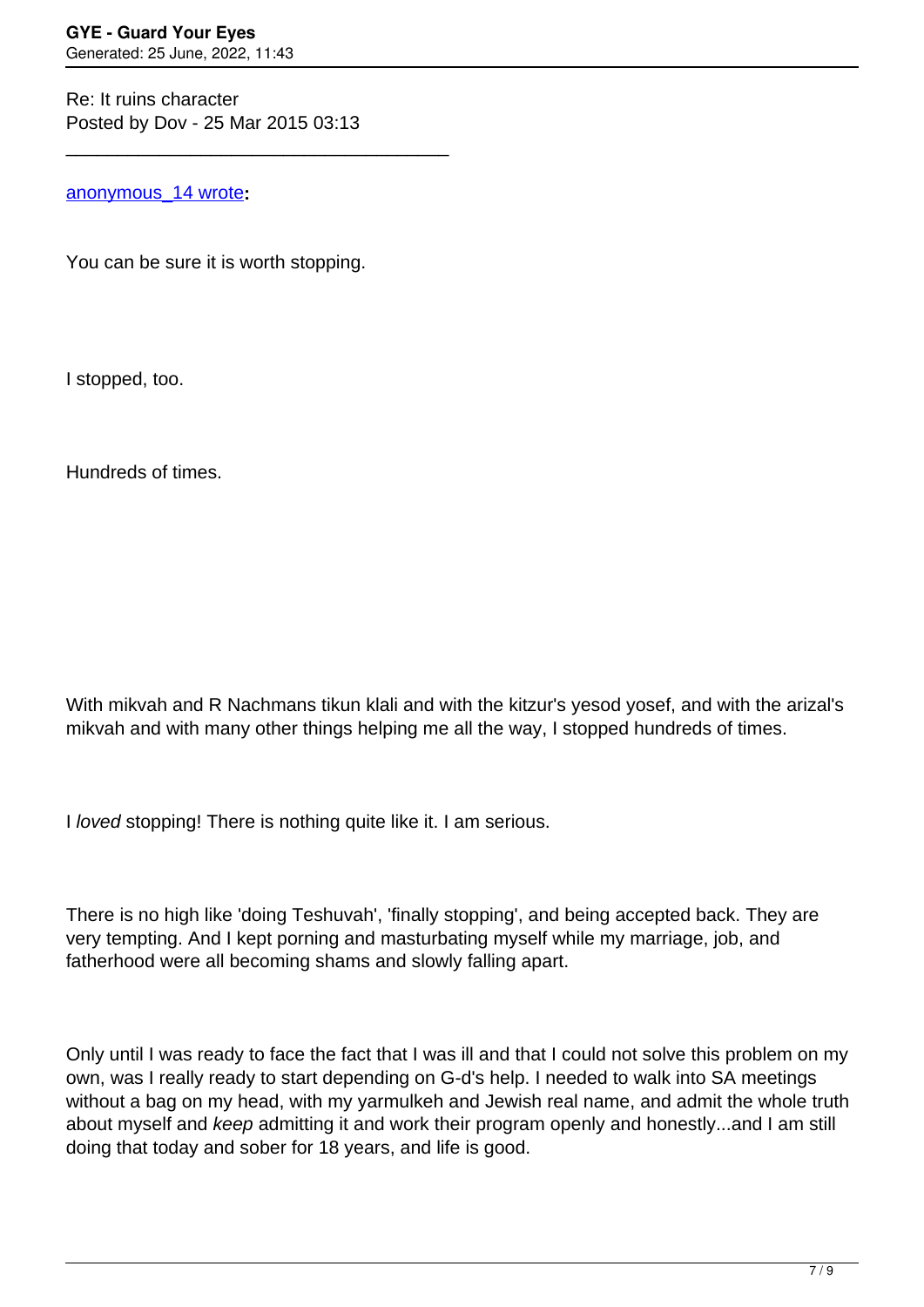And there are many of us who have quit stopping.

\_\_\_\_\_\_\_\_\_\_\_\_\_\_\_\_\_\_\_\_\_\_\_\_\_\_\_\_\_\_\_\_\_\_\_\_\_

\_\_\_\_\_\_\_\_\_\_\_\_\_\_\_\_\_\_\_\_\_\_\_\_\_\_\_\_\_\_\_\_\_\_\_\_\_

\_\_\_\_\_\_\_\_\_\_\_\_\_\_\_\_\_\_\_\_\_\_\_\_\_\_\_\_\_\_\_\_\_\_\_\_\_

====

====

Re: 90,000 Reasons To Say NO to acting out.... in 20 words or less Posted by PowerLude - 26 Mar 2015 20:28

Yes it is a struggle. But it says in Chazal, Torah, If a person comes to be purified, they help him from Heaven! So the more you're able to fight it, and stay clean, you are becoming holier. G-d bless You!!

========================================================================

========================================================================

Re: 90,000 Reasons To Say NO to acting out.... in 20 words or less Posted by gibbor120 - 26 Mar 2015 20:49

Hi and Welcome, why don't you start a thread in the "introduce yourself" section so we can get to know you better?

======================================================================== ====

Re: 90,000 Reasons To Say NO to acting out.... in 20 words or less Posted by Dov - 27 Mar 2015 00:20

[PowerLude wrote](/forum/id-251329)**:**

Yes it is a struggle. But it says in Chazal, Torah, If a person comes to be purified, they help him from Heaven! So the more you're able to fight it, and stay clean, you are becoming holier. G-d bless You!!

========================================================================

Are you finding that to be the case for you?

 $====$